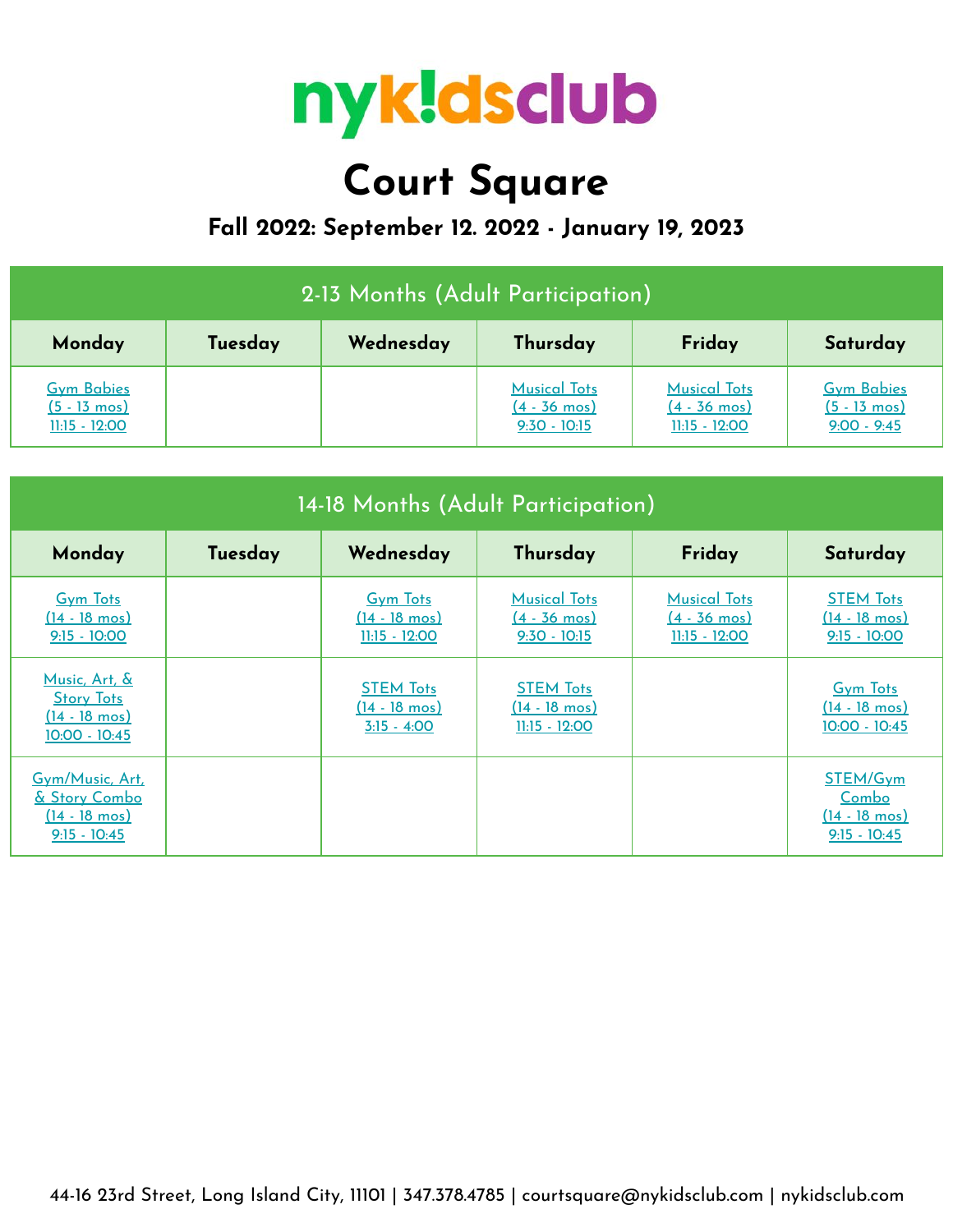| 19-23 Months (Adult Participation) |                                                                    |                                                                  |                                                                    |                                                                                       |                                                                 |  |  |
|------------------------------------|--------------------------------------------------------------------|------------------------------------------------------------------|--------------------------------------------------------------------|---------------------------------------------------------------------------------------|-----------------------------------------------------------------|--|--|
| Monday                             | Tuesday                                                            | Wednesday                                                        | Thursday                                                           | Friday                                                                                | Saturday                                                        |  |  |
|                                    | <b>Preschool Prep</b><br>$(18 - 23 \text{ mos})$<br>$9:00 - 11:00$ | <b>Sports Kids</b><br>$(19 - 23 \text{ mos})$<br>$3:30 - 4:15$   | <b>Preschool Prep</b><br>$(18 - 23 \text{ mos})$<br>$9:00 - 11:00$ | <b>Gym Kids</b><br>$(19 - 23 \text{ mos})$<br>$9:15 - 10:00$                          | <b>STEM Kids</b><br>$(19 - 23 \text{ mos})$<br>10:15 - 11:00    |  |  |
|                                    |                                                                    | <b>STEM Kids</b><br>$(19 - 23 \text{ mos})$<br>$4:15 - 5:00$     | <b>Musical Tots</b><br>$(4 - 36 \text{ mos})$<br>$9:30 - 10:15$    | Music, Art, &<br><b>Story Kids</b><br>$(19 - 23 \text{ mos})$<br>$10:00 - 10:45$      | <b>Gym Kids</b><br>$(19 - 23 \text{ mos})$<br>11:00 - 11:45     |  |  |
|                                    |                                                                    | Sports/STEM<br>Combo<br>$(19 - 23 \text{ mos})$<br>$3:30 - 5:00$ |                                                                    | Gym/Music, Art,<br>& Story Kids<br>Combo<br>$(19 - 23 \text{ mos})$<br>$9:15 - 10:45$ | STEM/Gym<br>Combo<br>$(19 - 23 \text{ mos})$<br>$10:15 - 11:45$ |  |  |
|                                    |                                                                    |                                                                  |                                                                    | <b>Musical Tots</b><br>$(4 - 36 \text{ mos})$<br>$11:15 - 12:00$                      |                                                                 |  |  |

| 24-36 Months (Adult Participation) |                                                                     |                                                                                |                                                                 |                                                                  |                                                                   |  |  |
|------------------------------------|---------------------------------------------------------------------|--------------------------------------------------------------------------------|-----------------------------------------------------------------|------------------------------------------------------------------|-------------------------------------------------------------------|--|--|
| Monday                             | Tuesday                                                             | Wednesday                                                                      | Thursday                                                        | Friday                                                           | Saturday                                                          |  |  |
|                                    | <b>Ballet Juniors</b><br>$(24 - 36 \text{ mos})$<br>$11:15 - 12:00$ | <b>Gym Juniors</b><br>$(24 - 36 \text{ mos})$<br>$9:15 - 10:00$                | <b>Musical Tots</b><br>$(4 - 36 \text{ mos})$<br>$9:30 - 10:15$ | <b>Musical Tots</b><br>$(4 - 36 \text{ mos})$<br>$11:15 - 12:00$ | <b>STEM Juniors</b><br>$(24 - 36 \text{ mos})$<br>$11:15 - 12:00$ |  |  |
|                                    |                                                                     | Music, Art, &<br><b>Story Juniors</b><br><u>(24 - 36 mos)</u><br>10:00 - 10:45 |                                                                 |                                                                  |                                                                   |  |  |
|                                    |                                                                     | Gym/Music, Art.<br>& Story Combo<br>$(24 - 36 \text{ mos})$<br>$9:15 - 10:45$  |                                                                 |                                                                  |                                                                   |  |  |
|                                    |                                                                     | <b>Sports Juniors</b><br>$(24 - 36 \text{ mos})$<br>$4:30 - 5:15$              |                                                                 |                                                                  |                                                                   |  |  |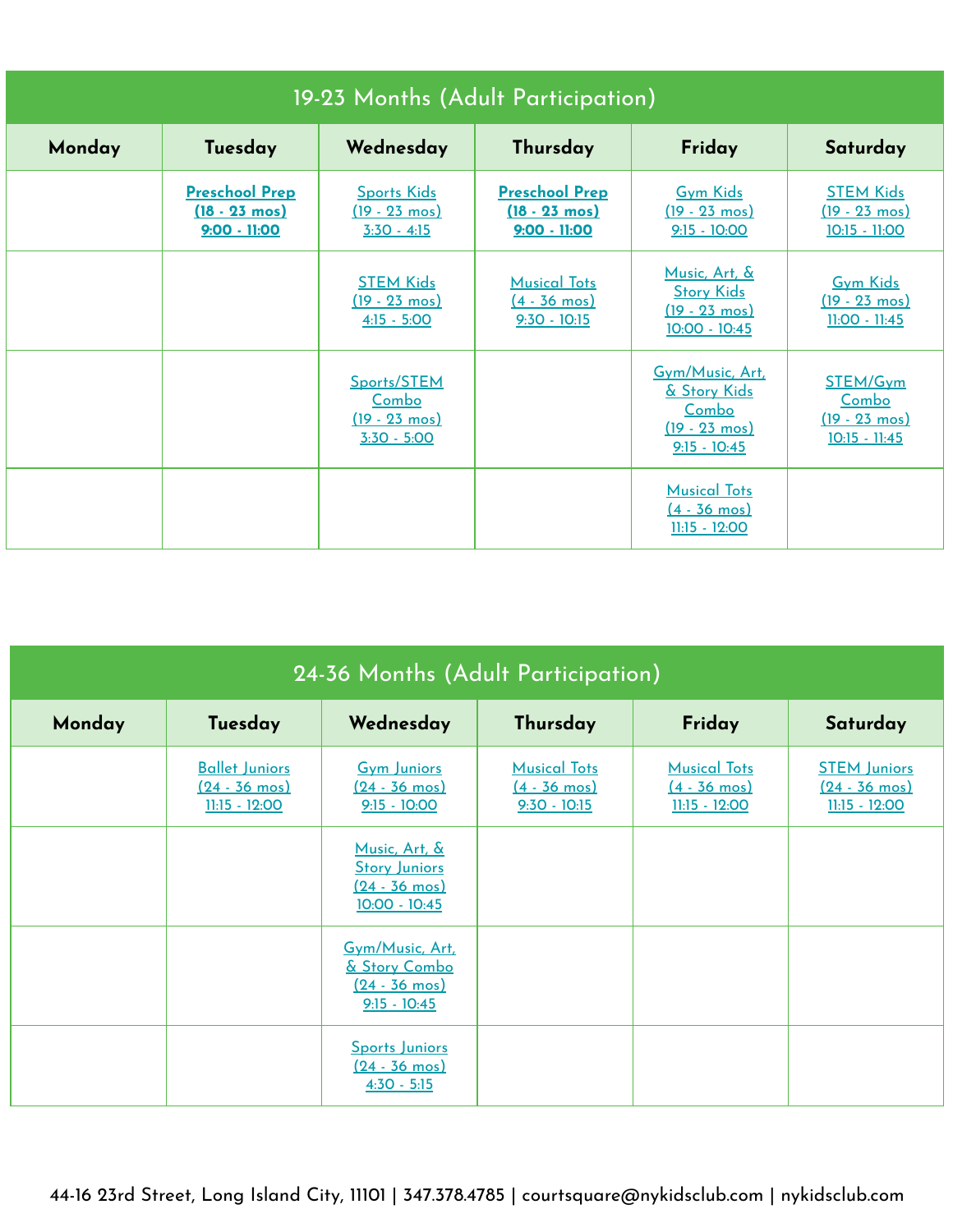| 2 1/2 - 3 1/2 Years (Independent Participation)                    |                                                                                     |                                                                        |                                                                                                 |                                                                    |                                                                     |  |
|--------------------------------------------------------------------|-------------------------------------------------------------------------------------|------------------------------------------------------------------------|-------------------------------------------------------------------------------------------------|--------------------------------------------------------------------|---------------------------------------------------------------------|--|
| Monday                                                             | Tuesday                                                                             | Wednesday                                                              | Thursday                                                                                        | Friday                                                             | Saturday                                                            |  |
| Sports  <br>$(2.5 - 3.5 \text{ yrs})$<br>$12:45 - 1:30$            | Tumble & Dance<br>$(2.5 - 3.5 \text{ yrs})$<br>$12:45 - 1:30$                       | <b>Gymnastics 1</b><br>$(2.5 - 3.5 \text{ yrs})$<br>$12:45 - 1:30$     | Ultimate Fitness I<br>$(2.5 - 3.5 \text{ yrs})$<br>$12:45 - 1:30$                               | <b>Gymnastics 1</b><br>$(2.5 - 3.5 \text{ yrs})$<br>$12:45 - 1:30$ | <b>STEM I</b><br>$(2.5 - 3.5 \text{ yrs})$<br>10:15 - 11:00         |  |
| <b>STEM I</b><br>$(2.5 - 3.5 \text{ yrs})$<br>$2:15 - 3:00$        | <b>Ballet</b><br><b>Foundations I</b><br>$(2.5 - 3.5 \text{ yrs})$<br>$3:30 - 4:15$ | Music, Art, &<br>Story I<br>$(2.5 - 3.5 \text{ yrs})$<br>$2:15 - 3:00$ | Music, Art, &<br>Story I<br>$(2.5 - 3.5 \text{ yrs})$<br>$3:45 - 4:30$                          |                                                                    | <b>Gymnastics 1</b><br>$(2.5 - 3.5 \text{ yrs})$<br>$11:00 - 11:45$ |  |
| Sports  <br>$(2.5 - 3.5 \text{ yrs})$<br>$3:30 - 4:15$             |                                                                                     |                                                                        | <b>Gymnastics I</b><br>$(2.5 - 3.5 \text{ yrs})$<br>$4:30 - 5:15$                               |                                                                    | STEM/Gym<br>Combo<br>$(2.5 - 3.5 \text{ vrs})$<br>$10:15 - 11:45$   |  |
| <b>STEM I</b><br>$(2.5 - 3.5 \text{ vrs})$<br>$4:15 - 5:00$        |                                                                                     |                                                                        | Music, Art, &<br><b>Story/Gymnastics</b><br>Combo<br>$(2.5 - 3.5 \text{ vrs})$<br>$3:45 - 5:15$ |                                                                    |                                                                     |  |
| Sports/STEM<br>Combo<br>$(2.5 - 3.5 \text{ yrs})$<br>$3:30 - 5:00$ |                                                                                     |                                                                        |                                                                                                 |                                                                    |                                                                     |  |

|  | 3 - 5 Years (Independent Participation) |
|--|-----------------------------------------|
|  |                                         |

| Monday                                                                                | Tuesday                                                                                  | Wednesday                                                                    | Thursday                                                                   | Friday                                                                                | Saturday                                                                     |
|---------------------------------------------------------------------------------------|------------------------------------------------------------------------------------------|------------------------------------------------------------------------------|----------------------------------------------------------------------------|---------------------------------------------------------------------------------------|------------------------------------------------------------------------------|
| <b>Gymnastics II/III</b><br>$(3.5 - 6.5 \text{ yrs})$<br>$3:30 - 4:15$                | <b>Famous Artists</b><br>$(3 - 5 \text{ yrs})$<br>$2:15 - 3:00$                          | Tumble & Dance<br>  /   <br>$(3.5 - 6.5 \text{ yrs})$<br>$3:30 - 4:15$       | Architects &<br><b>Engineers</b><br>$(3 - 5 \text{ yrs})$<br>$2:15 - 3:00$ | <b>World Art</b><br>$(3 - 5 \text{ yrs})$<br>$2:15 - 3:00$                            | <b>Gymnastics II/III</b><br>$(3.5 - 6.5 \text{ yrs})$<br>10:00 - 10:45       |
| <b>Gymnastics III/IV</b><br>$(5 - 10 \text{ yrs})$<br>$4:30 - 5:15$                   | Sports II/III<br>$(3.5 - 6.5 \text{ yrs})$<br>$3:30 - 4:15$                              | Story, Creation,<br>& Illustration<br>$(3 - 5 \text{ yrs})$<br>$4:30 - 5:15$ | <b>Math Magic</b><br>$(3 - 5 \text{ yrs})$<br>$3:30 - 4:15$                | Ultimate Fitness<br>  /   <br>$(3.5 - 6.5 \text{ yrs})$<br>$3:30 - 4:15$              | Architects &<br><b>Engineers</b><br>$(3 - 5 \text{ yrs})$<br>$11:15 - 12:00$ |
| <b>Architects &amp;</b><br><b>Engineers</b><br>$(3 - 5 \text{ vrs})$<br>$4:30 - 5:15$ | <b>Ballet</b><br><b>Foundations II/III</b><br>$(3.5 - 6.5 \text{ yrs})$<br>$4:30 - 5:15$ |                                                                              | <b>Gymnastics III/IV</b><br>$(5 - 10 \text{ yrs})$<br>$3:30 - 4:15$        | <b>Earth Explorers</b><br>$(3 - 5 \text{ yrs})$<br>$4:30 - 5:15$<br><b>NEW CLASS!</b> |                                                                              |
|                                                                                       | <b>Science</b><br>$(3 - 5 \text{ yrs})$<br>$4:30 - 5:15$                                 |                                                                              | <b>Gymnastics II/III</b><br>$(3.5 - 6.5 \text{ vrs})$<br>$4:30 - 5:15$     |                                                                                       |                                                                              |